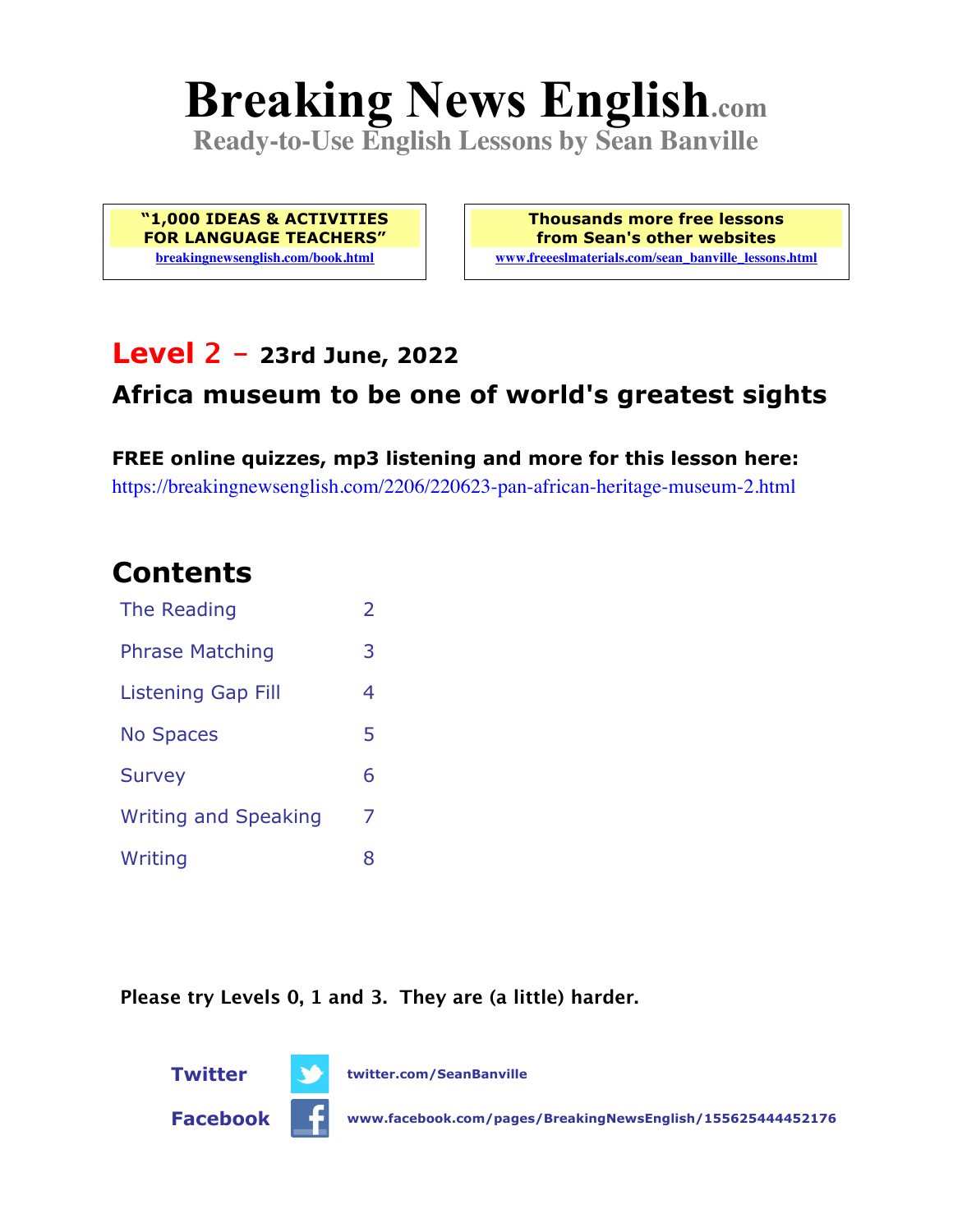### **THE READING**

From https://breakingnewsenglish.com/2206/220623-pan-african-heritage-museum-2.html

 A new museum in Ghana is exciting people across the world. The Pan African Heritage Museum will open in August 2023. TIME Magazine said it will be one of the world's top 100 places to visit. It will have exhibits, galleries and a theatre. TIME called it an important place for people "interested in connecting with Africa's history and its people's heritage". Ghana's president said the museum will be a "place for all the looted cultural artefacts of our continent, which are housed in foreign museums and which will be returned to us". A digital version of the museum is now online.

 The man who thought of the idea for the museum is Kojo Acquah Yankah. He was once a cabinet minister. He said the idea came after seeing 5,000 people of African descent at the 375th anniversary of the forced arrival of Africans in the USA. He said: "This inspired me to create the museum to unite Africans and people of African descent." He added: "The museum is special because it's the only one bringing all African heritage together under one roof." There are fewer than 2,000 museums in Africa, compared with over 30,000 in Europe and the USA.

Sources: https://www.**ghanaweb.com**/GhanaHomePage/business/Executives-of-Pan-African-heritagemuseum-pay-courtesy-call-on-minister-for-tourism-1550963 https://**travelnoire.com**/accras-pan-african-heritage-world-museum-listed-among-worldsgreatest-places https://www.**bbc.com**/news/world-africa-61631437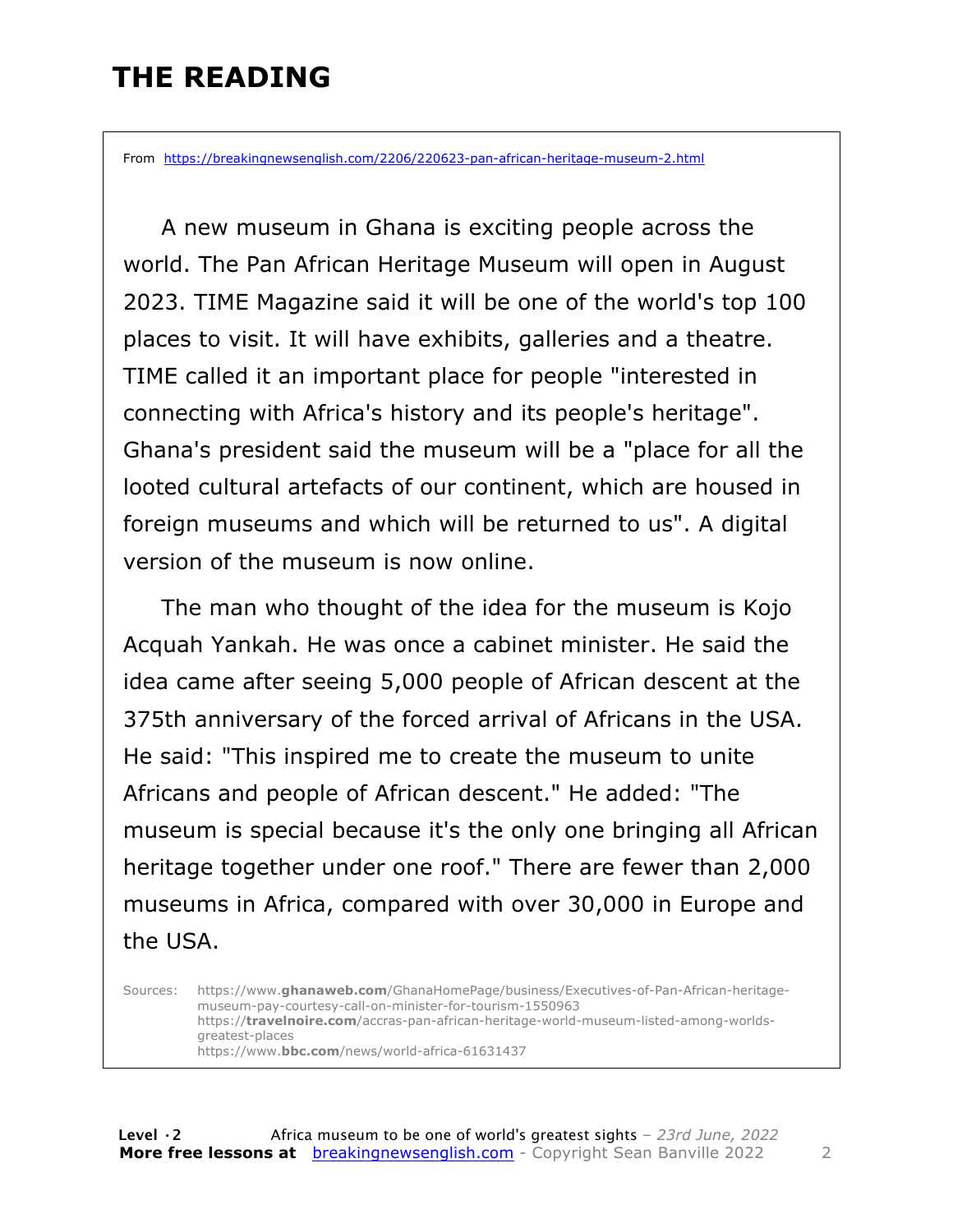## **PHRASE MATCHING**

From https://breakingnewsenglish.com/2206/220623-pan-african-heritage-museum-2.html

#### **PARAGRAPH ONE:**

- 1. A new museum in Ghana is
- 2. one of the world's top
- 3. It will have exhibits, galleries
- 4. TIME called it an important
- 5. interested in connecting with
- 6. all the looted cultural
- 7. housed
- 8. A digital

#### **PARAGRAPH TWO:**

- 1. The man who thought
- 2. He was once a cabinet
- 3. This inspired me to
- 4. Africans and people
- 5. bringing all African heritage
- 6. under one
- 7. fewer than 2,000
- 8. compared with over
- a. and a theatre
- b. artefacts of our continent
- c. Africa's history
- d. version of the museum
- e. place
- f. in foreign museums
- g. 100 places to visit
- h. exciting people
	- a. together
	- b. 30,000 in Europe
	- c. of African descent
	- d. minister
	- e. create the museum
	- f. of the idea
	- g. roof
	- h. museums in Africa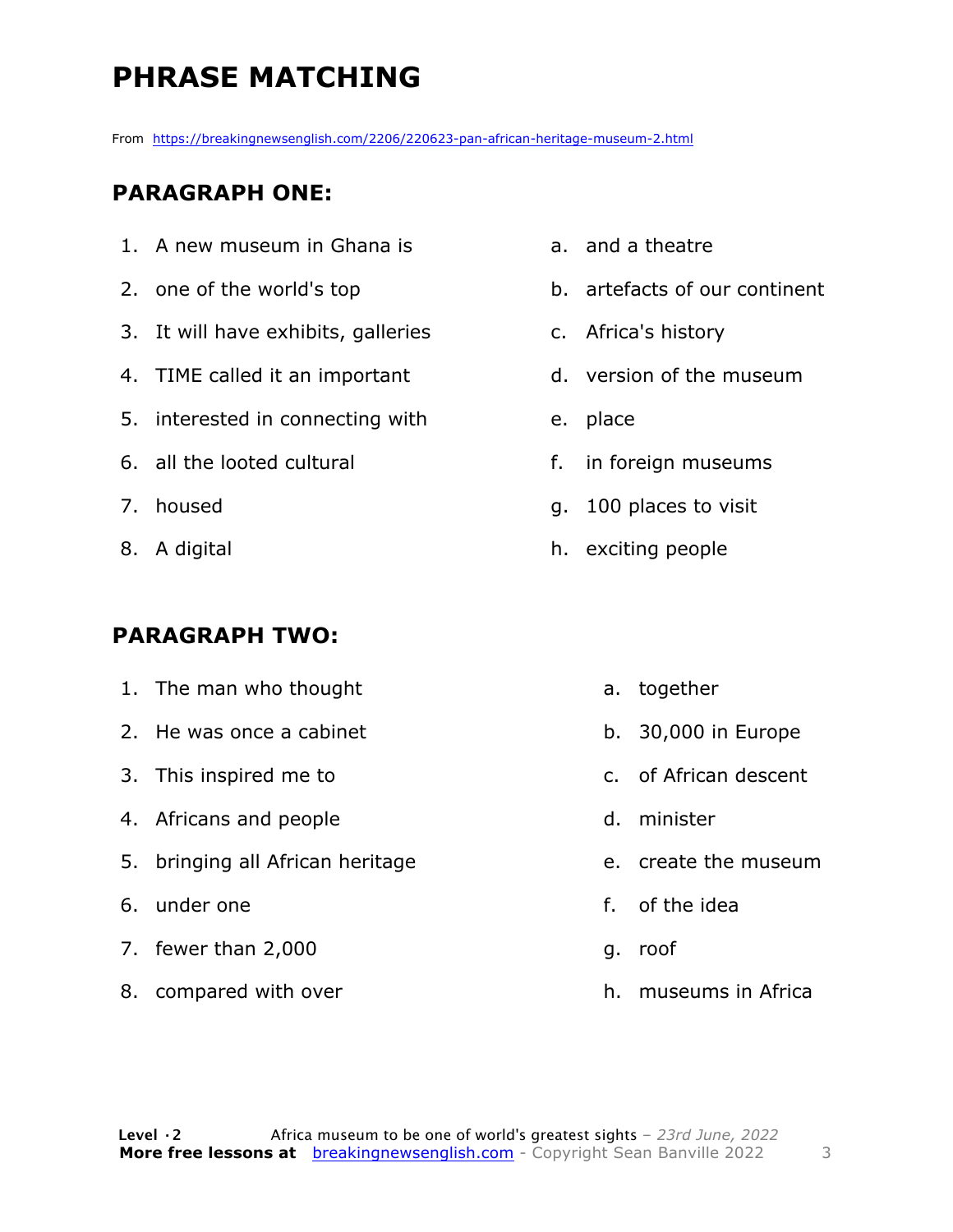### **LISTEN AND FILL IN THE GAPS**

From https://breakingnewsenglish.com/2206/220623-pan-african-heritage-museum-2.html

A new museum in Ghana  $(1)$   $(2)$   $(3)$   $(4)$  across the world. The Pan African Heritage Museum will open in August 2023. TIME Magazine said it will be one (2) \_\_\_\_\_\_\_\_\_\_\_\_\_\_\_\_\_\_\_\_\_\_\_\_\_\_ top 100 places to visit. It  $(3)$  \_\_\_\_\_\_\_\_\_\_\_\_\_\_\_\_\_\_\_\_\_\_\_, galleries and a theatre. TIME called it an important place for people "interested in connecting with Africa's history and (4) \_\_\_\_\_\_\_\_\_\_\_\_\_\_\_\_\_\_\_\_\_\_\_\_\_\_\_\_\_". Ghana's president said the museum will be a "place for all the looted cultural artefacts (5) \_\_\_\_\_\_\_\_\_\_\_\_\_\_\_\_\_\_\_\_\_\_\_, which are housed in foreign museums and which will be returned to us". A (6) \_\_\_\_\_\_\_\_\_\_\_\_\_\_\_\_\_\_\_ the museum is now online. The man who thought of (7) \_\_\_\_\_\_\_\_\_\_\_\_\_\_\_\_\_\_\_ the museum is Kojo Acquah Yankah. He was once a cabinet minister. He said the (8) \_\_\_\_\_\_\_\_\_\_\_\_\_\_\_\_\_\_\_ seeing 5,000 people of African descent at the 375th anniversary of the  $(9)$  and the set of  $\overline{P}$  Africans in the USA. He said: "This inspired me to create the museum to unite Africans and people (10) \_\_\_\_\_\_\_\_\_\_\_\_\_\_\_\_\_\_\_\_\_\_\_\_\_\_\_\_\_." He added: "The museum is special because it's the only one bringing all African

heritage together (11) \_\_\_\_\_\_\_\_\_\_\_\_\_\_\_\_\_\_\_\_\_\_\_\_." There are fewer

than 2,000 museums in Africa, (12) \_\_\_\_\_\_\_\_\_\_\_\_\_\_\_\_\_\_\_ 30,000

in Europe and the USA.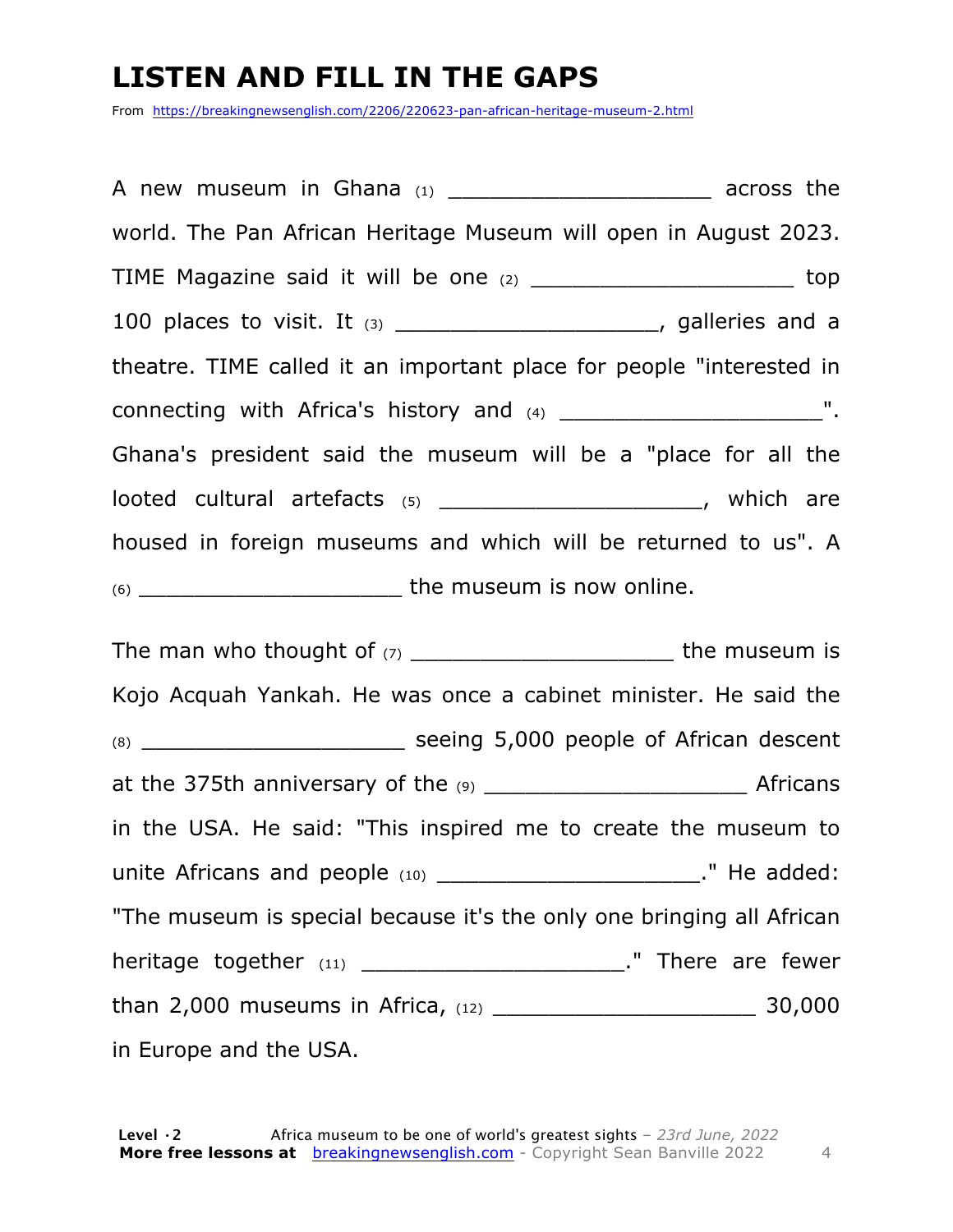# **PUT A SLASH ( / )WHERE THE SPACES ARE**

From https://breakingnewsenglish.com/2206/220623-pan-african-heritage-museum-2.html

AnewmuseuminGhanaisexcitingpeopleacrosstheworld.ThePanAfric anHeritageMuseumwillopeninAugust2023.TIMEMagazinesaiditwillb eoneoftheworld'stop100placestovisit.Itwillhaveexhibits,galleriesan datheatre.TIMEcalleditanimportantplaceforpeople"interestedincon nectingwithAfrica'shistoryanditspeople'sheritage".Ghana'spresiden tsaidthemuseumwillbea"placeforallthelootedculturalartefactsofour continent,whicharehousedinforeignmuseumsandwhichwillbereturn edtous".Adigitalversionofthemuseumisnowonline.Themanwhothou ghtoftheideaforthemuseumisKojoAcquahYankah.Hewasonceacabin etminister.Hesaidtheideacameafterseeing5,000peopleofAfricandes centatthe375thanniversaryoftheforcedarrivalofAfricansintheUSA.H esaid:"ThisinspiredmetocreatethemuseumtouniteAfricansandpeopl eofAfricandescent."Headded:"Themuseumisspecialbecauseit'stheo nlyonebringingallAfricanheritagetogetherunderoneroof."Therearef ewerthan2,000museumsinAfrica,comparedwithover30,000inEurop eandtheUSA.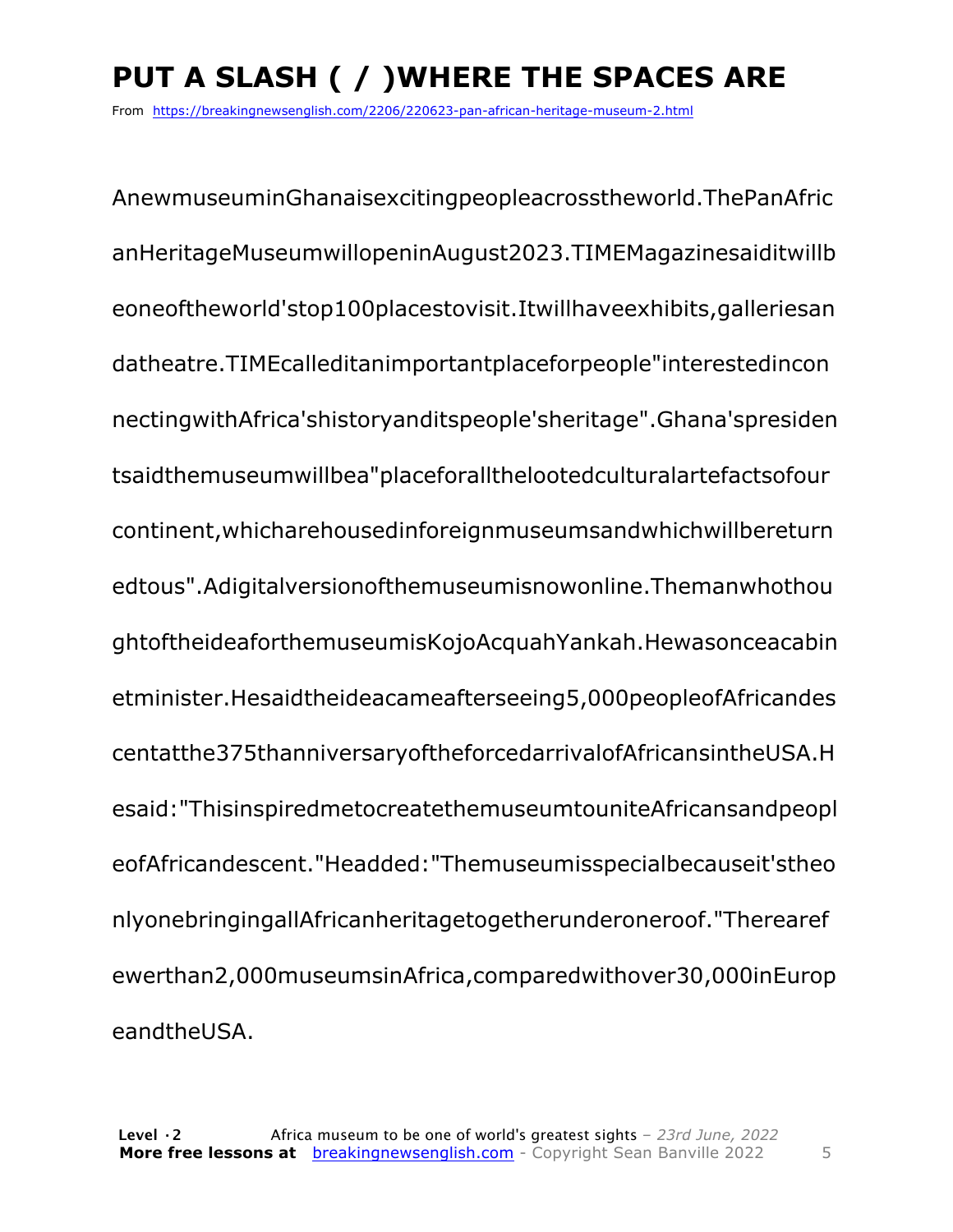### **AFRICA SURVEY**

From https://breakingnewsenglish.com/2206/220623-pan-african-heritage-museum-2.html

Write five GOOD questions about Africa in the table. Do this in pairs. Each student must write the questions on his / her own paper.

When you have finished, interview other students. Write down their answers.

|      | STUDENT 1 | STUDENT 2 | STUDENT 3 |
|------|-----------|-----------|-----------|
| Q.1. |           |           |           |
| Q.2. |           |           |           |
| Q.3. |           |           |           |
| Q.4. |           |           |           |
| Q.5. |           |           |           |

- Now return to your original partner and share and talk about what you found out. Change partners often.
- Make mini-presentations to other groups on your findings.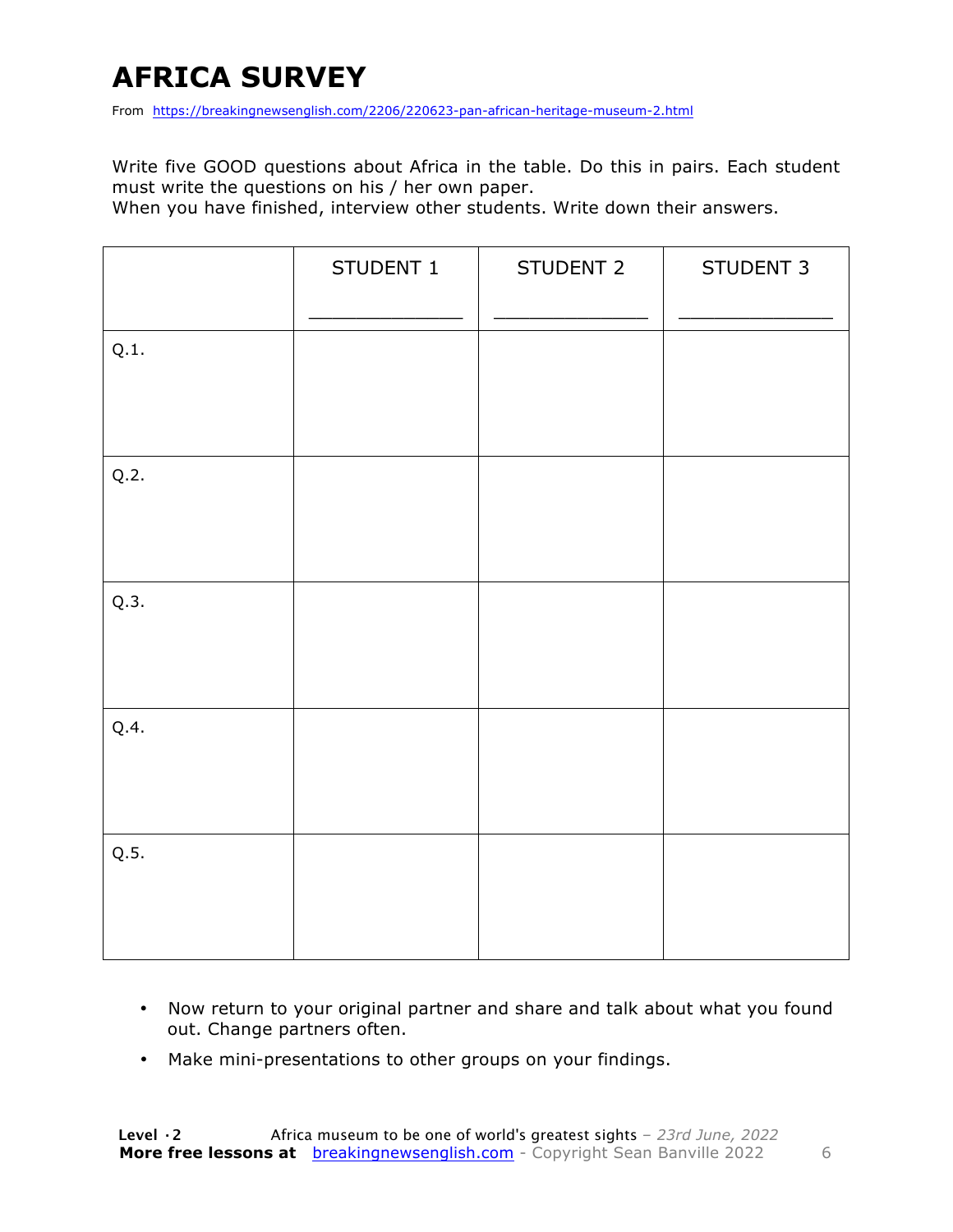### **WRITE QUESTIONS & ASK YOUR PARTNER(S)**

Student A: Do not show these to your speaking partner(s).

| a) |  |  |
|----|--|--|
| b) |  |  |
| c) |  |  |
| d) |  |  |
| e) |  |  |
| f) |  |  |
|    |  |  |

*Africa museum to be one of world's greatest sights – 23rd June, 2022* More free lessons at breakingnewsenglish.com

### **WRITE QUESTIONS & ASK YOUR PARTNER(S)**

-----------------------------------------------------------------------------

Student B: Do not show these to your speaking partner(s).

| a) |  |  |
|----|--|--|
| b) |  |  |
| c) |  |  |
| d) |  |  |
| e) |  |  |
| f) |  |  |
|    |  |  |

**Level ·2** Africa museum to be one of world's greatest sights *– 23rd June, 2022* **More free lessons at** breakingnewsenglish.com - Copyright Sean Banville 2022 7